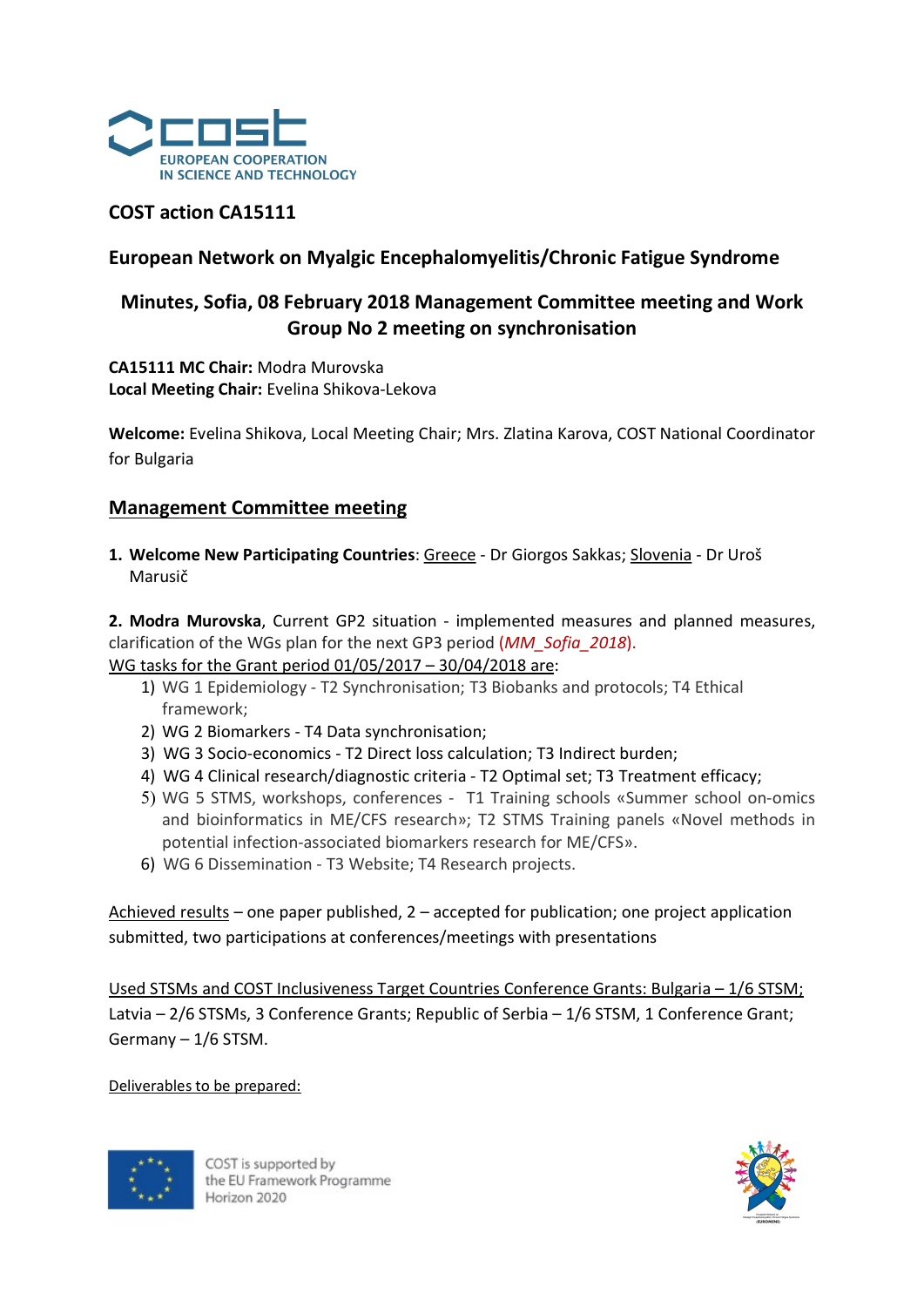

- Deliverable 4 (24 month) Gudelines on ME/CFS biobank management and maintenance, catalogue synchronisation and integration with healthcare management systems (continuous updated);
- Deliverable 5 ( 24 month) Guidelines for usage of infection-associated biomarkers in ME/CFS diagnosis for use in biomedical and clinical research
- Deliverable 6 (24 month) Description and programme book of training schools and training events (renewed annually)
- Deliverable 7 (24 month) Joint publication manuscript on ME/CFS European practices in diagnosis and treatment based on survey data;
- Deiverable 8 (24 month) Summary of evaluated socio-economic impact and direct and indirect costs caused by ME/CFS in Europe.

## Grant period 01/05/2018 – 30/04/2019 Goals

Aim/Primary objective - Facilitate the understanding of ME/CFS and attract new resources to the field; develop guidelines for ME/CFS synchronized criteria and common strategy protocols; create a synchronized system to maintain biological samples for ME/CFS research purposes including ethical issues. Develop approaches to calculate direct economic loss and indirect burden due to ME/CFS. Facilitate involvement of relevant stakeholders, ECIs and clinicians in the WG activities.

Secondary objective 1 - Exchange the information facilitating the development of synchronized adequate local systems for the collection, storage, and cataloguing of biological samples for research purposes. Develop common protocols for biobank creation in each participating country. Exchange information on local ethical issues, discus and propose a draft of common ethics framework.

Secondary objective 2 - Survey in EU countries existing data on infection-associated biomarkers; evaluate neurological symptoms associated with ME/CFS and usability in diagnostic. Promote synchronization of biomarker panels and interpretation. Discus and analyze the existing data on biomarkers usable in laboratory and objective clinical diagnostic of ME/CFS.

Secondary objective 3 - Survey in European countries existing data on economic loss due to ME/CFS. Develop approaches to calculate direct economic loss and indirect economic burden due to ME/CFS in order to optimize models of prevention in health and economy aspects (prevention models).

Secondary objective 4 - Synchronise diagnostic criteria and develop common strategy protocol to identify and understand the biological disease pathways in a stratified way. Recommend optimal criteria set to minimize over- and under-diagnosis of ME/CFS; develop proposal for standardizing clinical diagnosis in collaborative global manner. Assess the efficacy/safety of available ME/CFS treatments in order to recommend optimal treatment approaches.

Secondary objective 5 - Increase capacity by organizing training panel "Novel methods in potential immunological biomarkers research of ME/CFS" and "Summer school for translational research in ME/CFS". Organize STSMs, aaccomplish them and monitor results. Increase PhD students and ECIs activity in ITC (grant applications for participating in international conferences/congresses).



COST is supported by the EU Framework Programme Horizon 2020

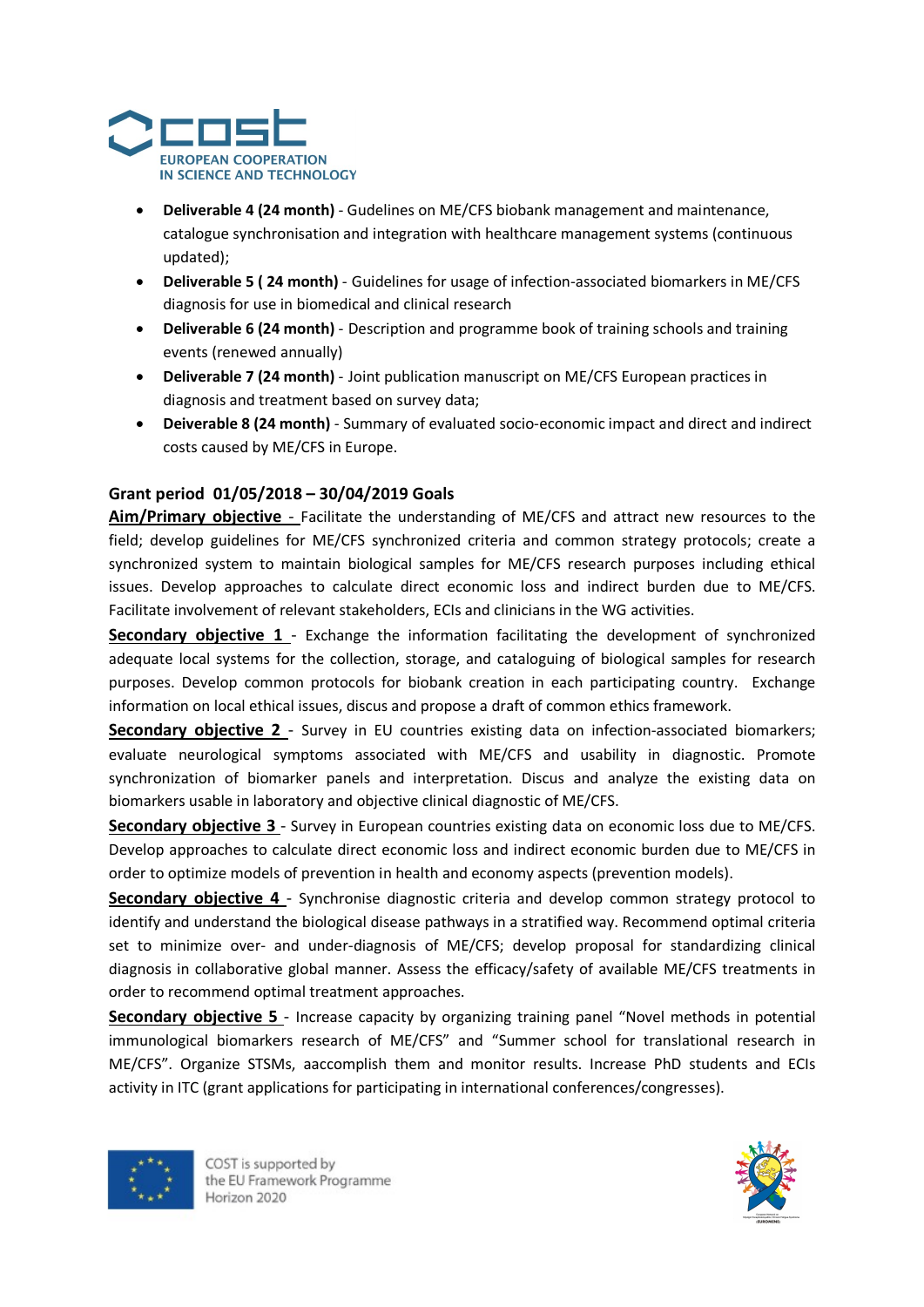

Secondary objective 6 - Foster the knowledge exchange via webpage, participation in various public activities and creation of booklet on EUROMENE activities. Establish communication links with small/medium-sized enterprises (SMEs). Facilitate development of guidelines and participation in common research projects providing information on open calls on EU level.

Networking tools - ~ 100 000 EUR: 2 meetings - 30100 EUR; training school - 29500 EUR, 5 STSM -12500 EUR; 5 ITG Conference grants - 10000 EUR; dissemination: webpage maintenance -1500 EUR, publications - 1800 EUR, participation in conferences/dissemination activities -1 557 EUR; FSAC 15% - 13043 EUR.

1<sup>st</sup> Meeting: Core Group meeting /WG 3, WG4 meeting on synchronization - type: Management Core Group Meeting, Working Groups No 3 and No4 Meeting; Dates - 12/07/2018 - 13/07/2018 (could be changed); Location – London, Paris, Dublin or Bucharest (needs to be decided), participants- 15, reimbursed - 15, travel costs - 9000 EUR, support grant - 1000 EUR.

2<sup>nd</sup> MC/WG (as required) meeting on synchronisation - type: MC meeting /WGs (as required); Dates -14/02/2019 - 15/02/2019 (could be changed); Location - (Slovenia or Greece); participants - 28; reimbursed - 27; travel costs - 18600 EUR; support grant - 1000 EUR.

#### Training school: Summer school for translational research in ME/CFS

Panel: Novel methods in potential immunological biomarkers research of ME/CFS Dates - 24/06/2018 - 29/06/2018 (could be changed); location - Berlin (Germany); lecturers - 4; students - 12; trainers - 4 invited lecturers for panel - 6500 EUR; travel costs- 18000 EUR; support grant - 5000 EUR.

#### Deliverables of GP3:

- Deliverable 9 (28 month) Guidelines for usage of immunological biomarkers in ME/CFS diagnosis and therapy evaluation;
- Deliverable 10 ( 28 month) Common consensus protocol for economic loss estimation and forecasting due to ME/CFS;
- Deliverable 11 (30 month) Evaluation scales for assessment of neurological symptoms associated with ME/CFS and usable in diagnostic;
- Deliverable 12 (31 month) Common strategy protocol for ME/CFS diagnosis: synchronisation between centres, research component integration;
- Deliverable 13 (36 month) Protocol and guidelines for ME/CFS subgroups detection (stratification) according to the presence of symptoms and subject to potential biomarkers variation.
- 3. Jesus Castro, Slobodan Sekulic, Activities of WG1 after Belgrade meeting (what is done, results) (see attached presentation 220170907belgrade-meeting-review);



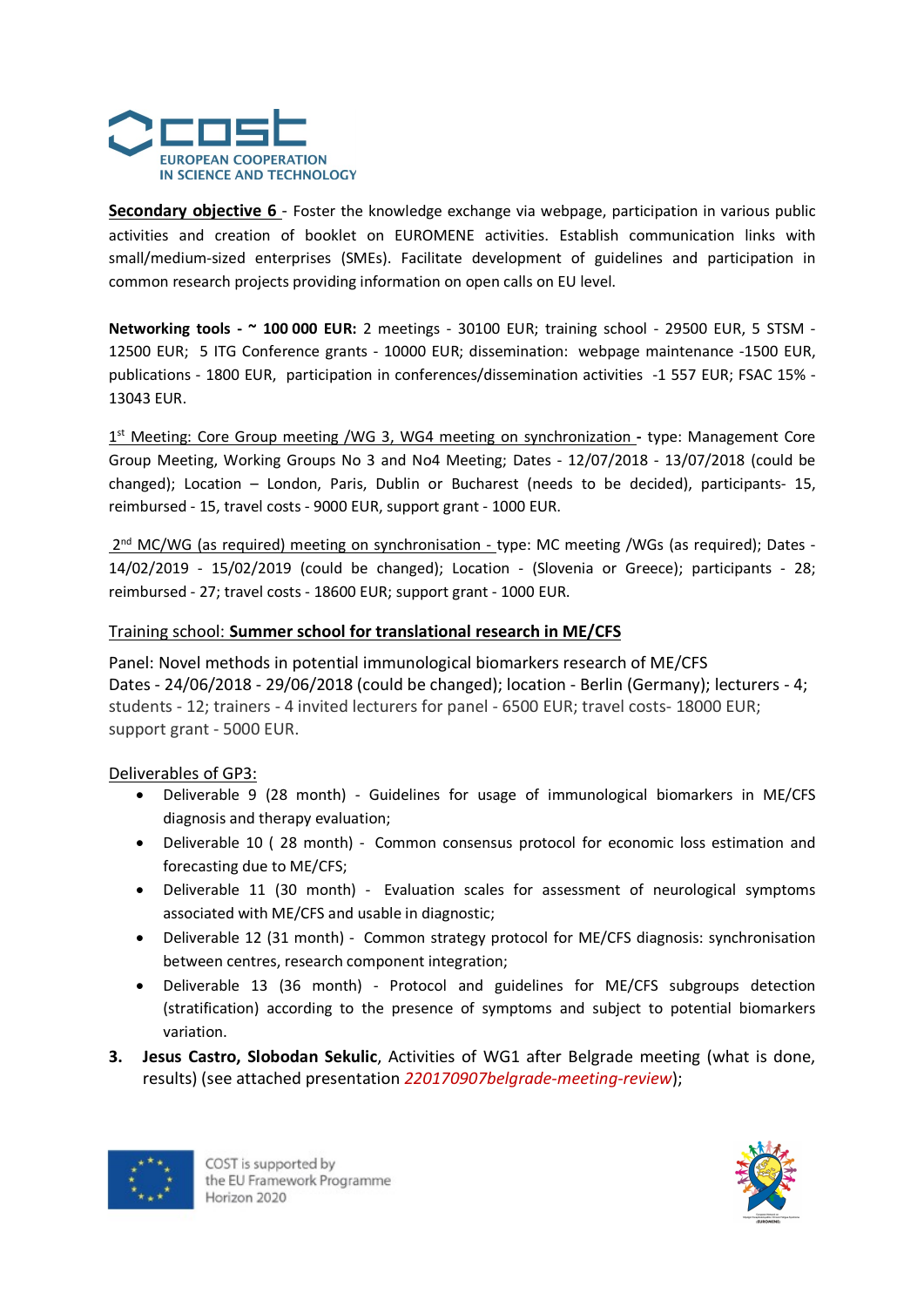

- 4. Carmen Scheibenbogen, Enrica Capelli, Activities of WG2 after Belgrade meeting (what is done, results) (see attached presentation 3EUROMENE WGBiomarker Sofia 8.2.18 Agenda.pptx);
- 5. Derek Pheby, Activities of WG3 after Belgrade meeting (what is done, results) (see attached presentation 4Sofia presentation\_ Derek Pheby)
- 6. Elin Bole Strand, Jerome Authier, Activities of WG4 after Belgrade meeting (what is done, results) (see attached presentation 5WG4\_Sofia\_clinical enablers and diagnostic criteria).
- 7. Els Tobbak, Carmen Adella Sirbu, current situation with STSM. How to increase activity of ECIs in participating countries (see attached presentation *Els pre*).
- 8. Lorenzo Lorusso, Evelina Shikova, Interaction with the COST Office Representative SILVIA ALEXE on dissemination (what is done, how to increase dissemination activity) (see attached presentation 7CommunicationofficerSofia).
- 9. Lorenzo Lorusso, Anne Marit Mengshoel, Webpage, information and involvement of SMS and patients organizations (see attached presentation 8DisseminationSofia2018).

## **Conclusion**

- 1. Thanks to involvement ECIs from various countries the WG1 has been activated after Belgrade meeting – manuscript is prepared and submitted as well as protocol sent for registration in PROSPERO.
- 2. WG2 on biomarkers is the most productive and active one. One paper is published, another one in press. All biomarker subgroups are successfully cowered; more attention should be payed to neurologic biomarkers.
- 3. WG2 Leader Professor Carmen Scheibenbogen has agreed to organize of training school/ summer school for translational research in ME/CFS in Berlin because the Charité hospital is leading in the translational research.
- 4. WG3 activity should be increased and the work between the meetings activated. The WG3 meeting is planned as the next activity (will be included in the Agenda of next meeting) for consolidation of the obtained data and for detailed planning of the next work period.
- 5. WG4 activity should be increased in order to prepare the manuscript on recent situation in ME/CFS diagnostic and treatment in Europe and to create common guidelines for diagnostic and treatment. The WG4 meeting is planned as the next activity (will be included in the Agenda of next meeting).
- 6. WG5 Regarding TIC Conference grants we have identified the problem with the payment. Advance payment is not foreseen for the TIC Conference grants. Taking into account that the salary of the young researchers/PhD students in the New Member states are ~300 EUR ECIs are not able to cover conference expenses are not able to use the grants. In this period 3 grants are used by Latvia and one by Republic of Serbia.
- 7. WG6 activity should be increased and 2 members have participated in the science communications trainings (organized by the COST Association. Web page of EUROMENE should be improved and all



COST is supported by the EU Framework Programme Horizon 2020